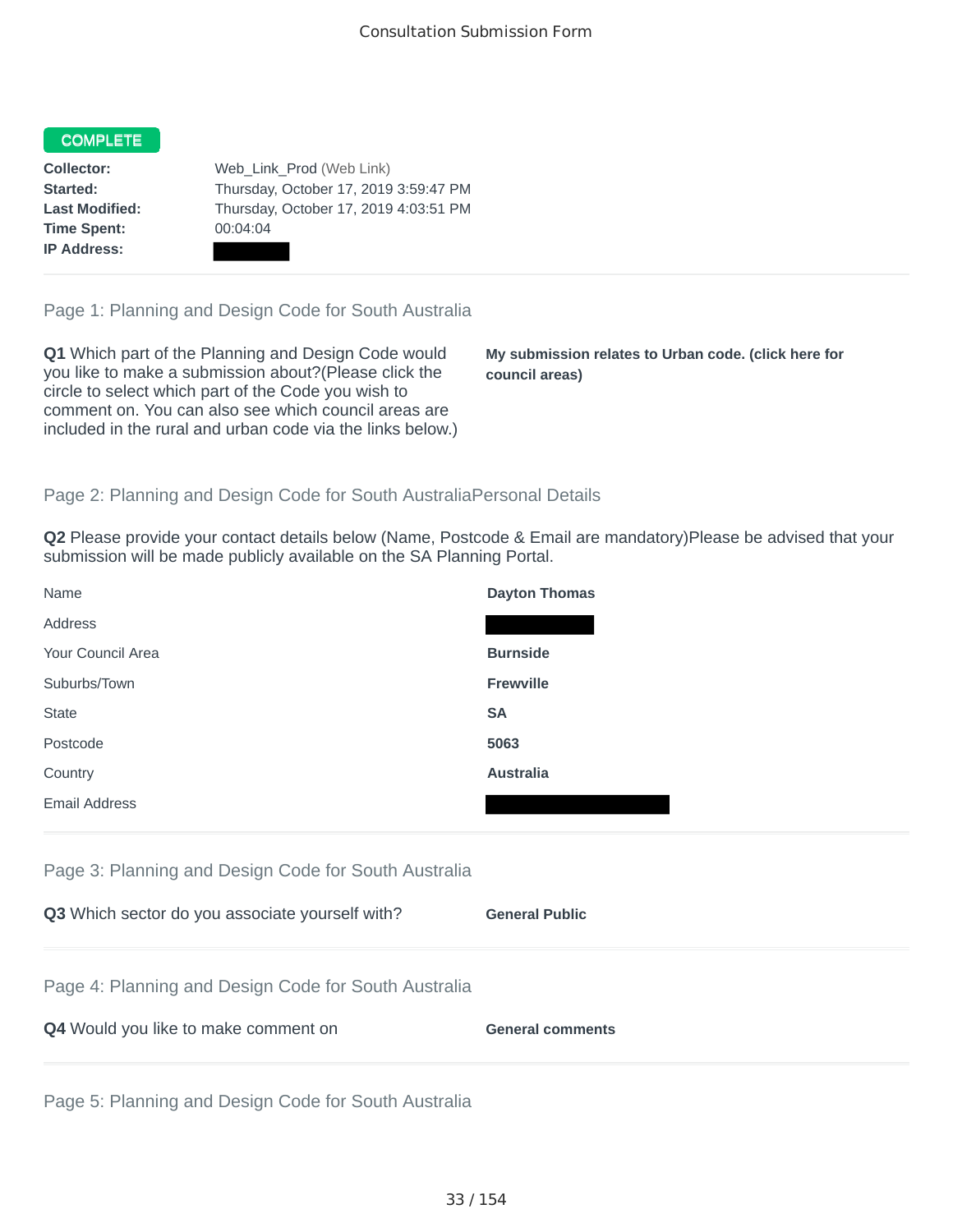## Consultation Submission Form

| Q5 Enter your feedback for Rules of Interpretation                                                                                                                      | <b>Respondent skipped this question</b> |
|-------------------------------------------------------------------------------------------------------------------------------------------------------------------------|-----------------------------------------|
| Q6 Enter your feedback for Referrals                                                                                                                                    | <b>Respondent skipped this question</b> |
| Q7 Enter your feedback for Mapping                                                                                                                                      | <b>Respondent skipped this question</b> |
| Q8 Enter your feedback for Table of Amendments                                                                                                                          | <b>Respondent skipped this question</b> |
| Page 6: Planning and Design Code for South Australia<br>Q9 Please enter your feedback for overlaysclick next at                                                         | <b>Respondent skipped this question</b> |
| the bottom of the page for next topic                                                                                                                                   |                                         |
| Page 7: Planning and Design Code for South Australia<br>Q10 Please enter your feedback for zones and<br>subzonesclick next at the bottom of the page for next<br>topic  | <b>Respondent skipped this question</b> |
| Page 8: Planning and Design Code for South Australia<br>Q11 Please enter your feedback for general policyclick<br>next at the bottom of the page for next topic         | <b>Respondent skipped this question</b> |
| Page 9: Planning and Design Code for South Australia<br>Q12 Please enter your feedback for Land use<br>Definitionclick next at the bottom of the page for next<br>topic | <b>Respondent skipped this question</b> |
| Page 10: Planning and Design Code for South Australia<br>Q13 Please enter your feedback for Admin<br>Definitionsclick next at the bottom of the page for next<br>topic  | <b>Respondent skipped this question</b> |
| Page 11: Planning and Design Code for South Australia                                                                                                                   |                                         |

**Q14** Please enter your general feedback here

I would like to see more emphasis heritage, tree and character protection.